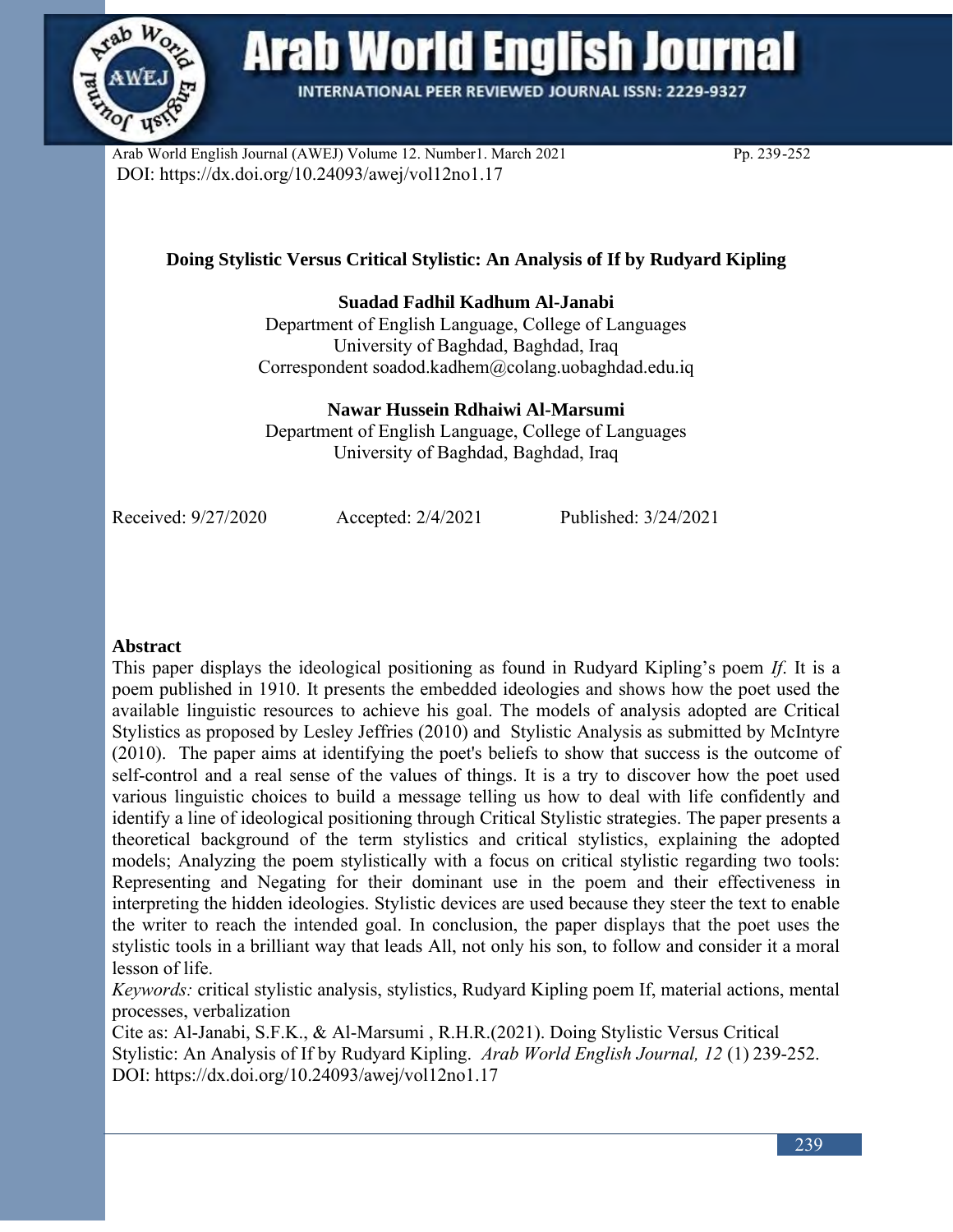#### **Introduction**

 Every time a language is used, the writer or the speaker needs to adopt a particular style. Language is considered a fundamental tool for communication that can effectively achieve specific goals to reach the desired influence. The user of the language can select from a series of stylistic possibilities according to the aim of the speech, poem, essay, etc. The poem gains its impact from the specific style which the poet uses to deliver what he/she wants to convey since stylistics is concerned with exploring language and specifically exploring creativity in language use. Accordingly, stylistics has its principal aim to observe the prospective expressive energies in a language, not in a person.

 Selecting specific stylistic devices to convey a message is powerfully manifested in literary works and, most specifically, in literature. The didactic poem *If* has a special privilege over all kinds of poetry for its veracity. It reflects proof of dignified morals. This kind of poetry is the most genuine and authentic sort of poetry because it comes from the human soul depths and mind. The poet tries to express his feelings or give entertainment and teach or give instructions about a specific case. Thus, this study explores the language of didactic poetry in English stylistically at two levels: negation and representation. It displays and identifies the poet beliefs to make it clear that success results from self-control and a real sense of things' values. It manifests how the poet used various linguistic choices to build a message of life.

## **Literature Review Style and Stylistics**

 Style is a choice of linguistic means. Every writer makes choices to put things of expression, and there in the choices, the style resides. Supporting this idea, style is viewed by Haynes (2006) as "a matter of the careful choice of exactly the right word phrase, le mot juste"(p. 2). Verdonk 2002 stated that language style could also be "a set of conscious or unconscious choices of expression, inspired or included by a particular context" (p. 3). Abrams (1999) displayed style to show how writers and speakers used certain linguistic expressions to convey whatever they want to say. All the definitions of style can cover the term stylistics. Thus, the most common definition of stylistics, found in dictionaries, is 'the study of style.' However, according to Spencer (1998), stylistics signifies exploiting linguistics as a tool for literary criticism to search and inspect the aesthetic effect of language in a broad sense and style in a specific sense.

 Nevertheless, this view is somehow vague and challenged. Simpson (2004) states that stylistics is "a method of textual interpretation in which primacy of place is assigned to language" (p. 2). Whereas, Scott (2013) mentions that stylistics is an academic discipline between language and literary studies. It investigates the readers' interactive behavior with the style of texts to show how the text is understood and how the readers are affected by the texts when they read them. Verdonk (2002) states that stylistics is "the analysis of distinctive expressions in language and the description of their purposes and effects" (p. 3). In conclusion, stylistics aims to study the style of language usage in different contexts, either linguistic or situational, and to provide a detailed description of the work in question.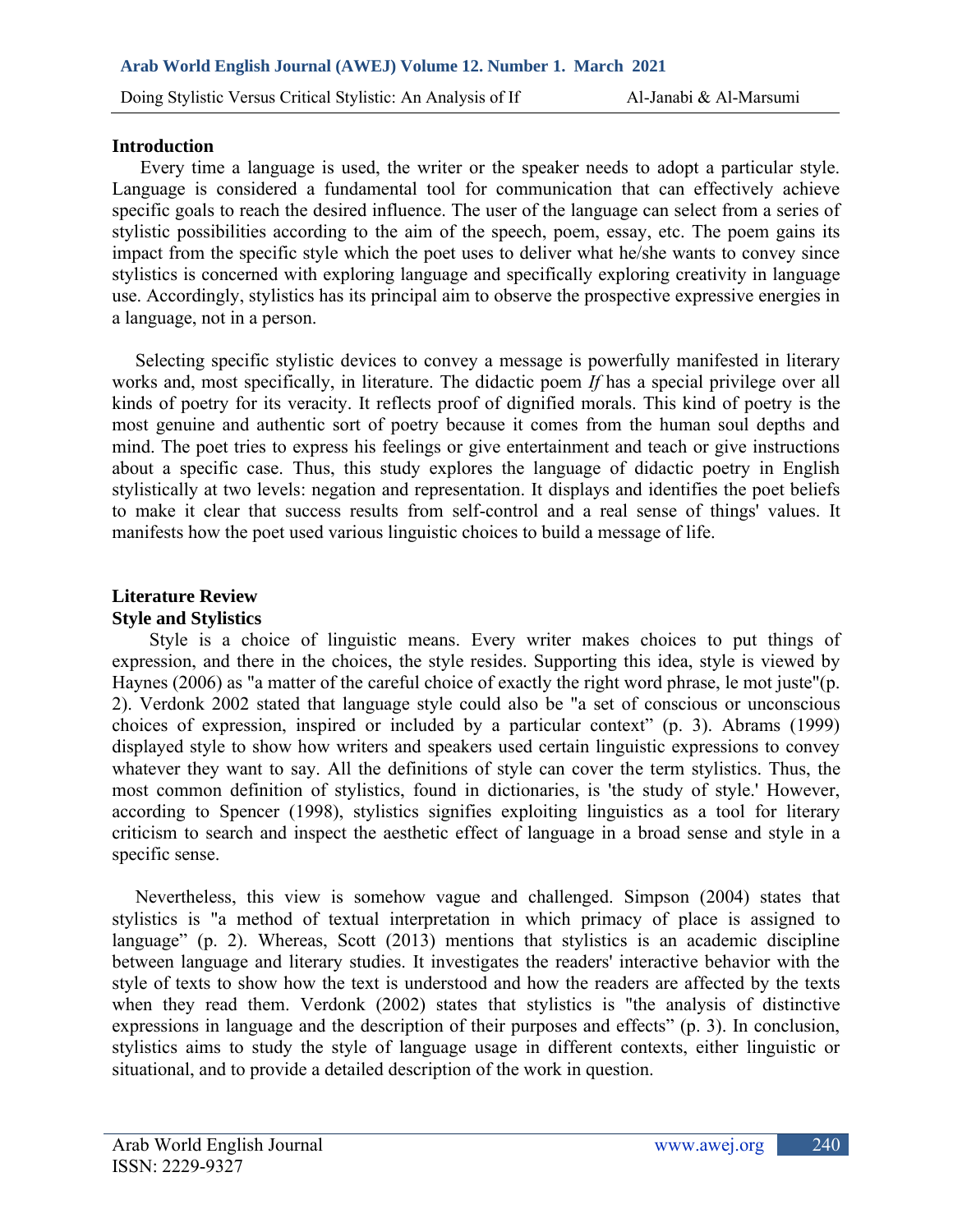## **Critical Stylistics**

 Critical stylistics is a term that refers to the stylistic activity used in the methods in which social meanings are verified through language. This stylistic tendency is conducted by critical linguistics and CD (Norgaard, Busse, & Montoro, 2010). Critical Stylistics is assigned to Lesley Jeffries' work, which is based on work in CDA, which uses different analysis methods to display the link between language, power, and ideology (Evans & Schuller, 2015). Moreover, the term Critical Stylistics was first used by Jeffries (2007). Critical stylistics sets the objective of combining the powers and advantages of stylistics and CDA to show the way writers insert their ideologies with the other social concepts into their writing. Coffey (2013) pinpoints that Critical Stylistics attempts to connect CDA and stylistics. CDA is applied to show how language is involved in social relations of power and domination. Stylistics, which is 'the study of style,' deals with analyzing 'literary language' to display the connection between language and artistic fiction.

 Jeffries (2010) shows that Critical Stylistics is used to "assemble the main general function that a text has in representing realities" (p. 14). She adds that Critical Stylistics provides several tools, which are assumed to be more comprehensive than any other work in CDA. Lesley Jeffries published her book *Critical Stylistics* in 2010, integrating CDA and stylistics with a particular emphasis, as Dopar (2015) states, on the actual linguistic manifestation of social meaning and the needed analysis tools, which is called textual conceptual functions. Moreover, Jeffries (2010) asserts that 'textual conceptual functions' are used to display the implicit ideologies produced by linguistic choices.

Critical statisticians utilize the linguistic features that are described in many semanticgrammatical theories and models as analytical tools, as Jeffries (2010) shows "for the different methods in which texts allow/ ask us to conceptualize the topics they are addressing and to provide some means of accessing this representational practice" (p. 14).

#### **Differences between Critical Stylistics and Critical Discourse Analysis**

 CDA lacks a comprehensive, complete account of tools for the analyst to utilize. In contrast, critical stylistics, in turn, has a systemic analytical model that incorporates tools from stylistics and critical linguistics to display "linguistic choices of text producers and their possible ideological motifs and implications" (Coffey, 2013, p. 30).

 Jeffries (2010) asserts that Critical Linguistics and CDA do not present an analysis framework that shows the texts' hidden ideologies. Therefore, she offers ten analytical tools to examine textual ideology. These tools resemble the eclectic model of tools that were created by scholars as Fowler (1991), Simpson (1993), and Fairclough (1989).

 Critical stylistics deals with uncovering the texts' underlying ideology manifesting how language is used to apply particular ideologies through literary or non-literary texts without considering the outside circumstances (Jeffries, 2014). CDA deals with the social, historical, visual texts putting the external circumstances at the core of the analysis. Jeffries realizes that stylistics analysis is being useful and insightful in the same way when the data was non-fiction and when literary. (Jeffries, 2014)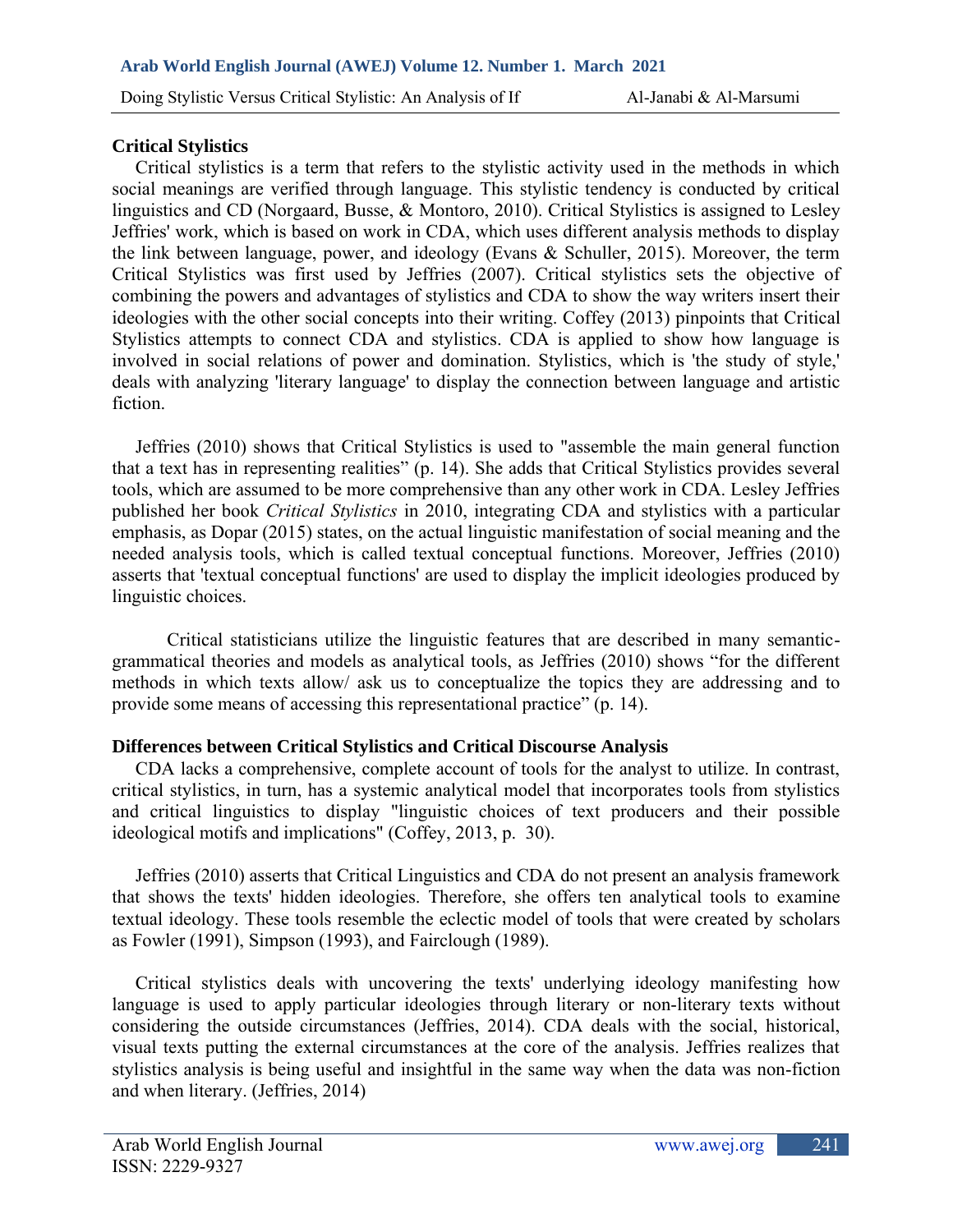Critical stylistics shows that all texts are ideologically influenced consciously or unconsciously (Olaluwoye, 2015). It offers a set of analytical tools that help the analyst shed light on the texts' hidden ideologies in an objective way.

 Jeffries (2016) coincides with Fowler's (1966) definition of ideology as she put up with that ideology is prevalent in texts and reflects the principles of credibility in a particular community or group. Besides, Jeffries (2010) defines ideology as "those ideas that are shared by a community or society […]are an essential aspect of the world that we live in, and they are, of course, communicated, reproduced, constructed and negotiated through language"  $(p.5)$ .

## **Methods**

## *The Adopted Models*

 Rudyard Kipling *If* is the title of the poem under analysis. Rudyard Kipling was born in 1865 in India. He was John Lockwood Kipling's bright son, who is a teacher of English art. His mother was Scottish. Kipling spent the best six years of his early life in India. In 1871 his mother sent him to England, where he lived with a foster family. This situation, which makes him live a complicated life, has a significant impact on him, and could not hinder his innovation. His poem "if" is a didactic poem. It delivers a life lesson. The poet, who is the speaker in this poem, gives his son instructions concerning whatever he can do and can not do overtime to be a man. It is considered a lesson about crucial things in life. He teaches his son the matters in life that worth fighting for. He teaches his son how to be self-controlled and how to become a winner. It is a lesson not only to his son but a lesson to ALL through his son.

 The models adopted for analysis are: Firstly, The stylistic analysis model as proposed by McIntyre (2010); Secondly, the analytical model proposed by Jeffries (2010) which consists of ten tools and I chose two tools to be adopted which are: Representing( Actions /Events/States) and Negating for their dominant use in the poem and their effectiveness in interpreting the hidden ideologies.

## *McIntyre's Model (2010)*

 In his article, McIntyre (2010) demonstrates that stylistics aims to illuminate how the words of specific text generate the feelings and responses that the reader gets from these selected words when reading them. His model of analysis is based on some procedures. The procedures adopted by McIntyre (2010) are as follows: 1. Looking at the chosen poem. This step gives a general description of the poem. It focuses on the striking irregularities of forms like lack of capitalization, the strange use of punctuation, and the odd structure of particular phrases. 2. Examining the lexical features. In this step, McIntyre concentrates on the open class words showing how they are distributed throughout the poem and whether they are nouns, verbs, adjectives, or adverbs. 3. Breaking down the open classes into some essential semantic areas. In this step, each part of speech within the semantic areas are to be examined according to their numbers to understand the reasons behind the differences between them. 4. Pointing out the unusual word and the neologism. 5. Studying the existence of the foregrounded aspects in the repetition, deviation, and parallelism.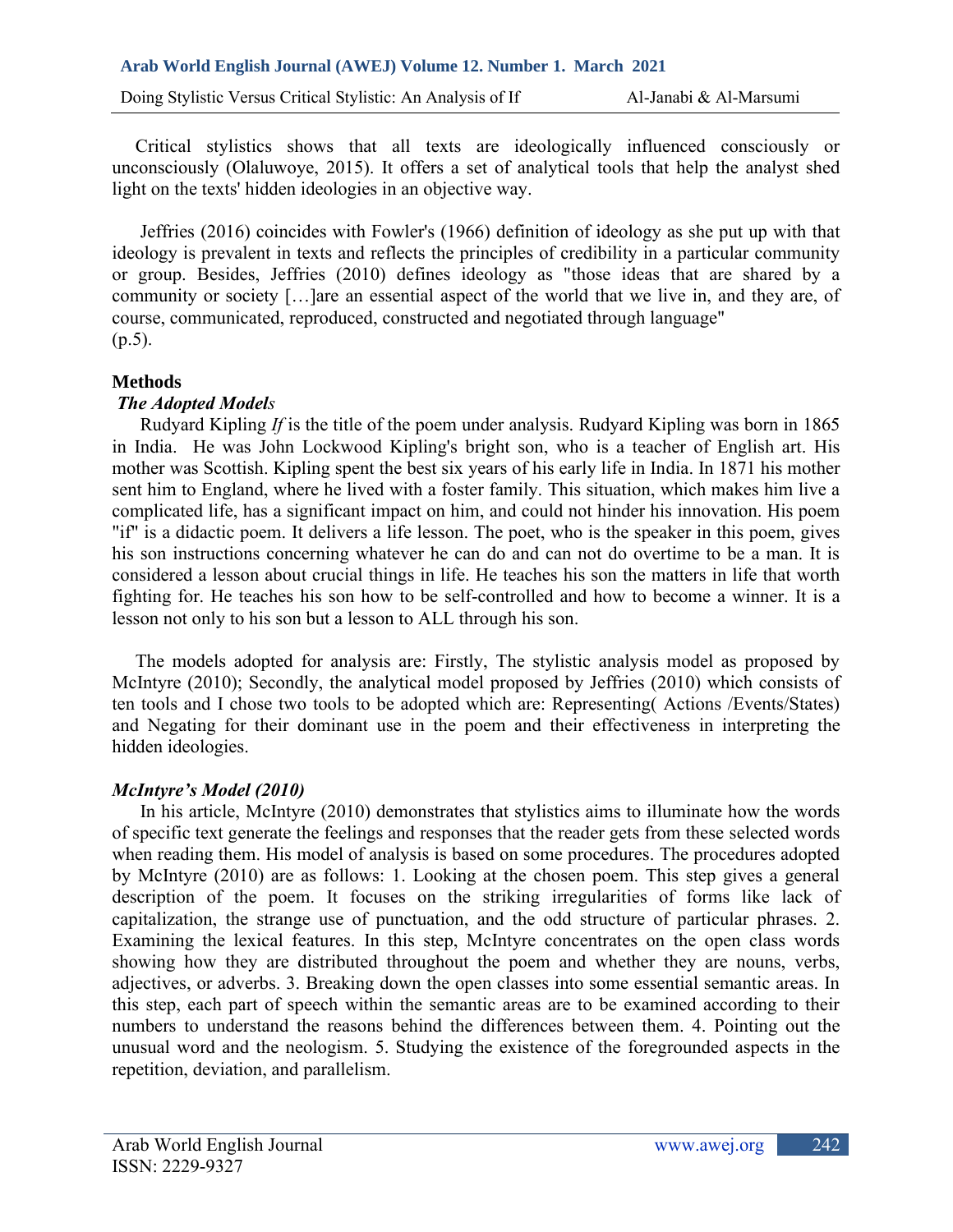## *Jeffries's Model (2010)*

The following is a survey of the tenth tools that Jeffries' model has:

## *Naming and Describing*

 Naming indicates the choices of a noun that may be used to denote the same entity. It can be done directly by choosing nouns from the available alternates, using certain modifications to describe that referent within the noun phrase domain, and using nominalization in specific contexts that can be expressed using verbs. The above mentioned are essential methods that can invent ideological meaning in the text.

## *Representing Actions/Events/States*

 Jeffries (2010) uses this tool to display how the speaker or writer expresses the event in terms of actions, events, and states. It deals with the noun phrase semantic function according to the verbal elements.

## *Equating and Contrasting*

 This tool's debate is that all texts can create new synonyms and antonyms between words, phrases or clauses, or the whole paragraphs. It concerns with how the world is structured in the texts in terms of both equation and opposition. The semantic relations that are textually constructed refer to similarities and differences of meaning.

## *Exemplifying and Enumerating*

 The choice of using exemplification or enumeration in specific text relies on pragmatic inferencing. It is used to decide which one is more relevant than the other in a given case. This case happens because there is no linguistic difference in functions between them.

## *Prioritizing*

 The syntactic opportunities of prioritizing certain information over the other rely on the fact that while structuring the sentence of the language, in specific structures, we put the essential information at the beginning as in fronting through the transformational process and in other structure we put the prioritizing information in the final position as insubordination as the main obligatory clause bears the most critical information.

#### *Implying and Assuming*

 This tool is mainly concerned with pragmatics as the latter deals with the implicitly in the language. The utilization of assumptions and implications to give common sense to the ideologies is called naturalization. It is a method of vital importance that can influence people's viewpoints.

#### *Negating*

 It is used In a general term to deal with the conceptual practice rather than the verb negative form. It helps the speaker produce a hypothetical version of reality. It has the power of a persuasive kind. It can be a negative power or a positive one. Such constructions create implicatures about the other realities that may occur by disregarding the Gricean maxim of quantity.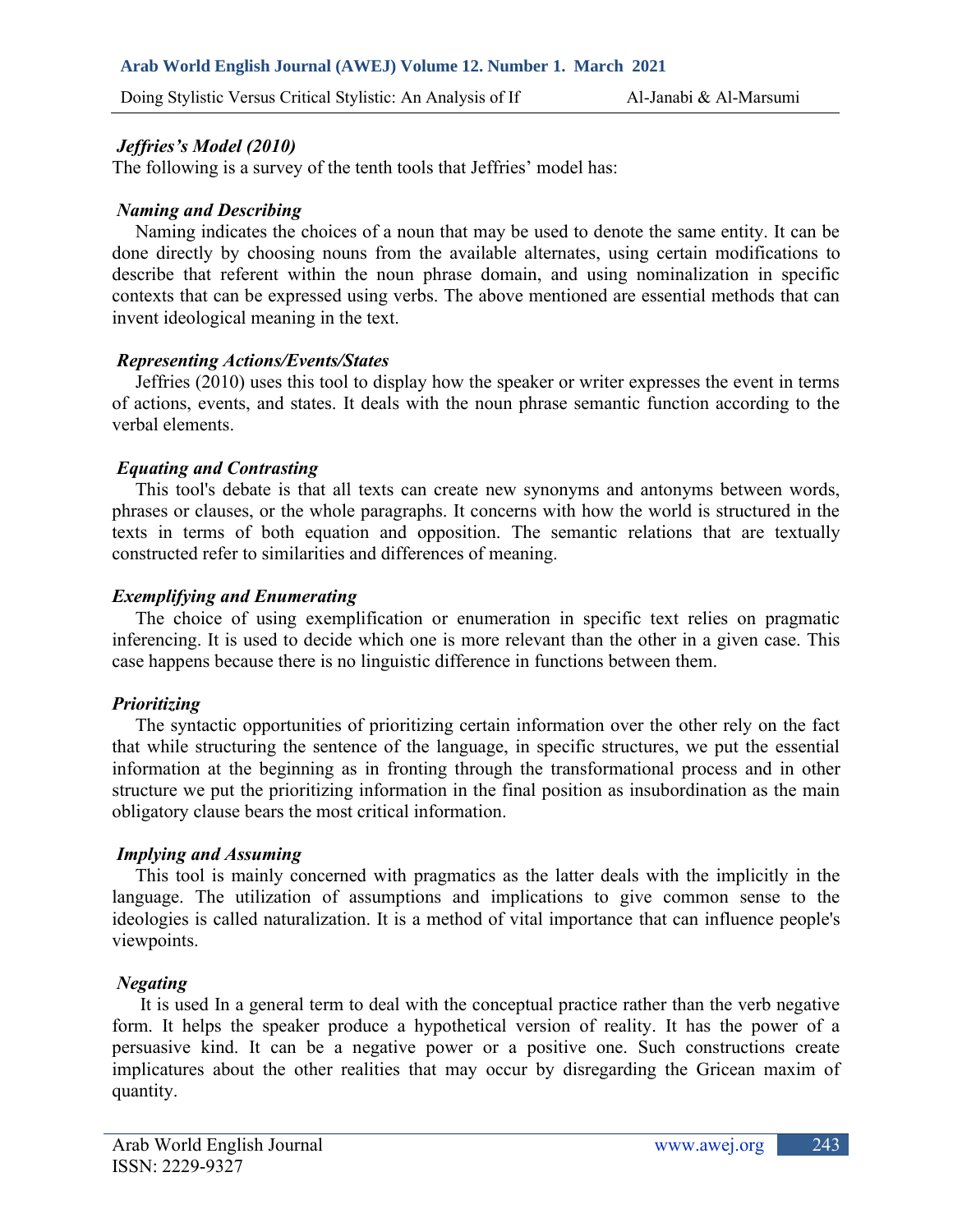### *Hypothesizing*

 The hypothetical reality in the text can be manifested by using modality. Halliday (1994) believes that the language's interpersonal metafunctions can be expressed by using the modal system. However, Jeffries assumes that modality is ideational according to the conceptual meaning that it has. It can show the different ways of influence on the reader or hearer (Jeffries, 2016).

## *Presenting Others' Speech and Thought*

 This tool presented others' words and thought through direct and indirect speech and according to the textual function (Jeffries, 2016).

## *Representing Time, Space and Society*

 It shows the moment, place, audience, and context of the text displayed through the linguistic realization. The use of deixis within the text becomes more sensitive to textual ideology (Jeffries, 2016).

## *Stylistic Analysis*

#### *Looking at the Chosen Poem*

 Using stylistic tools to analyze particular text doesn't resemble a literary analysis. Literary analysis is less objective and rooted than stylistic analysis. Stylistic analysis displays how the chosen linguistic elements construct the intended semantic goal to get the readers' desired reactions. The poem *If* is typical of Rudyard's style. It consists of 30 lines. For example, one notices the excessive use of *If* clause with no independent (main) clause as if it reflects one sentence length. The independent clause appears at the end of the poem, in the last two lines. The poem is full of instructions in the form of conditions full of negative and imperative forms. The poet uses such constructions to steer the readers' intention to read the whole poem to see if he/she fulfills all these conditions, what will happen. *If* at the beginning of sequential sentences is to stir emotion and unify separate sentences into a cohesive whole.

#### *Examining the lexical Categories*

 McIntyre 2010 concentrates on the open class words showing how they are distributed throughout the poem within the limit of their major categories.

| Nouns (line No.)           | Verbs (line No.)      | Adverbs | Adjectives (line No.) |
|----------------------------|-----------------------|---------|-----------------------|
| Men $(3)$                  | Keep your head (1)    |         | Tired $(5)$           |
| Allowance (4)              | Losing, Blaming $(2)$ |         | Good, wise (8)        |
| doubting $(4)$             | Trust, Doubt (3)      |         | worn-out $(16)$       |
| Lies $(6)$                 | Make $(4)$            |         |                       |
| Hating(7)                  | Wait, Waiting (5)     |         |                       |
| Dreams, master $(8)$       | Lied, Deal $(6)$      |         |                       |
| Thoughts, $\text{aim}(10)$ | Hated, give (7)       |         |                       |
| Aim $(10)$                 | Look, talk $(8)$      |         |                       |
| Triumph, disaster (11)     | Dream, make (9)       |         |                       |
| Impostors(12)              | Think, make(10)       |         |                       |
| $\lambda$ 1 W 11 m 11 1 T  |                       |         | $\bigcap$ $\bigcap$   |

Table 1. *Distribution of open class words ( Content Words) in the poem If*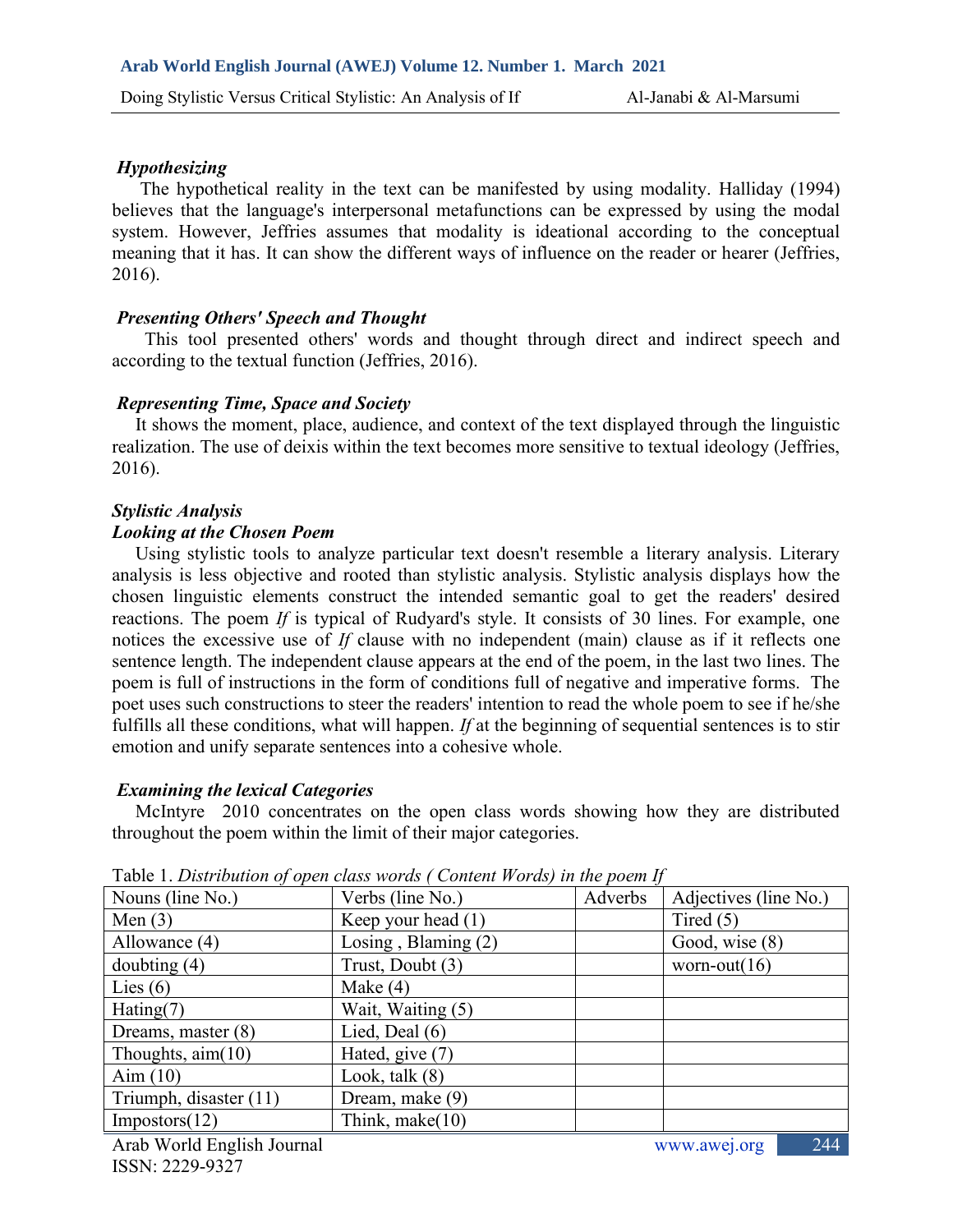Doing Stylistic Versus Critical Stylistic: An Analysis of If Al-Janabi & Al-Marsumi

| Truth(13)                  | Meet $(11)$             |                |                |
|----------------------------|-------------------------|----------------|----------------|
| Knaves, trap, fools(14)    | Treat(12)               |                |                |
| Things, life $(15)$        | Bear, hear $(13)$       |                |                |
| Tools(16)                  | Twisted, make (14)      |                |                |
| Heap, winnings (17)        | Watch, gave, broken(15) |                |                |
| Turn, pitch, toss (18)     | Stoop, build (16)       |                |                |
| Beginnings $(19)$          | Make(17)                |                |                |
| Word, loss(20)             | Risk(18)                |                |                |
| Heart, nerve, sinew $(21)$ | Lose, start $(19)$      |                |                |
| Turn(22)                   | Breathe (20)            |                |                |
| Will (24)                  | Force(21)               |                |                |
| Crowds, virtue(25)         | Serve, gone (22)        |                |                |
| King, touch(26)            | Hold on $(23)$          |                |                |
| Foes, loving, friends (27) | Says, hold on(24)       |                |                |
| Men(28)                    | Talk, keep (25)         |                |                |
| Earth $(29)$               | Walk, lose(26)          |                |                |
| Man, son $(30)$            | Hurt $(27)$             |                |                |
|                            | Count $(28)$            |                |                |
|                            | Be $(30)$               |                |                |
| 44                         | 47                      | $\overline{0}$ | $\overline{4}$ |
| 46.315%                    | 49.473%                 | $0\%$          | 4.210          |

 The total number of content words used in the poem is (95). The high number (47) and the frequency rate (49.473%) of verbs indicate that the poem or the poem's instructions need actions that are strictly required to achieve the triumph. The number of nouns (44) and the frequency rate (46.315) seem to be close to rate of the verbs used in the poems. Such a rate of nouns indicates that the poem is an excellent example of stability.

 There is no adverb mentioned in the poem, which indicates that this is a real lesson for ALL without considering the place or time. It is a lesson of how to grow up and become a man no matter where or when the given instructions should be fulfilled. Only four adjectives are used with a rate of  $(4.210)$ . This rate indicates that the poem is not a descriptive one. *Breaking down the Open Classes into some Basic Semantic Areas*

|               |    | rabic 2. A <i>Dreamaown</i> of <i>nouns in the poem</i> |                |                |                |
|---------------|----|---------------------------------------------------------|----------------|----------------|----------------|
| Total         |    | Concrete nouns                                          | Abstract nouns | Nouns indicate | Nouns indicate |
|               |    |                                                         |                | triumph        | disasters      |
| Number        | 44 |                                                         |                |                |                |
| $\frac{0}{0}$ | 00 | 45454                                                   | 54.545         | 36.363         | 27.272         |

Table 2. *A Breakdown of nouns in the poem*

Nouns in the selected poem are analyzed within five rough areas of the semantic field. Concrete and abstract nouns are (20) and (24) respectively, and with frequency rates of (45.454) and (54.545) respectively are distributed in the poem. The relatively similar rate of both nouns refers to the everlasting relation between concrete or material and what is abstract or untouchable in humans' lives. The numbers of nouns that refer to triumph, disasters and that are neutral as for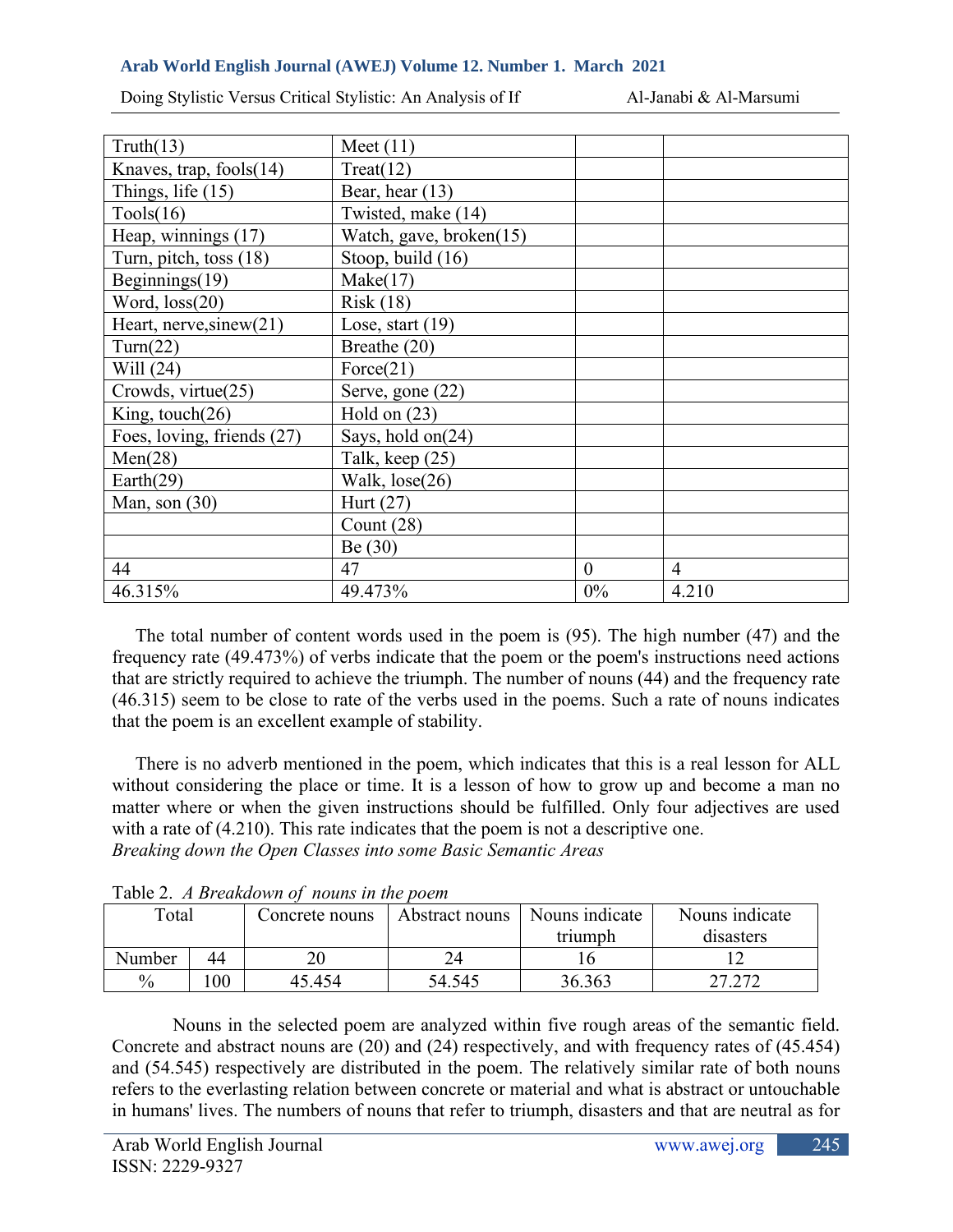Doing Stylistic Versus Critical Stylistic: An Analysis of If Al-Janabi & Al-Marsumi

the theme of triumph and disasters (16), (12) and (16) respectively and with frequency rates of (36.363), (27.272), and (36.363) respectively are distributed in the poem in such a way that shows how the theme of triumph and disaster affects the poet's inspiration to draw the lines of instructions.

| $\sim$ wore client of everyone and $\sim$ , which end of the power $\sim$ |     |        |
|---------------------------------------------------------------------------|-----|--------|
| Semantic areas                                                            | No. | $\%$   |
| Total verbs                                                               | 47  | 100    |
| Transitive verbs                                                          | 31  | 65.957 |
| Intransitive verbs                                                        | 16  | 34.042 |
| Stative verbs                                                             | 16  | 34.042 |
| Dynamic verbs                                                             | 31  | 65.957 |
| Verbs with a human agent                                                  | 46  | 97.872 |
| Verbs with a non-human agent                                              |     | 2.127  |
| Passive voice                                                             |     | 2.127  |
| Active voice                                                              | 46  | 97.872 |

Table 3. *A breakdown of verbs in the poem*

Rudyard Kipling uses transitive verbs (31) times with a frequency rate of (65.957%) while there are only (16) intransitive verbs that show the frequency rate of (34.042%). He uses verbs like lose, trust, give, keep, hurt, count, say, etc. This displays that the poet is stable to incorporate all the details that can be achieved by using these verbs. The highest number and frequency rate of dynamic verbs over stative verbs is (31) times with a frequency rate of (65.957%), which is a typical result of the continuous actions that the poet asks (YOU) to fulfill to be successful mankind. Only one passive verb and all others are active, i.e., 97.872 % are active to express Rudyard Kipling's desire to make the doer of his verbs clear.

| .                     |     |               |
|-----------------------|-----|---------------|
| Semantic areas        | No. | $^{0}\!/_{0}$ |
| Total adjectives      |     | 100           |
| Predicative adjective |     |               |
| Attributive adjective |     |               |

Table 4. *A Breakdown of adjectives in the poem*

Because the poem is not a descriptive one, the poet uses very few adjectives, but out of four adjectives, 75% are predicative adjectives. Such adjectives modify the subject, who is the doer of the action, and the whole poem.

#### *Pointing out the Unusual Word and the Neologism*

 All words that are used by the Rudyard are ordinary words which can be roughly divided into some semantic fields; triumph, disaster, and characters. From the field of triumph come the words winnings, triumph, trust yourself, look good, and virtue. From the disaster field come the words; disaster, trap, pitch, toss, loss, lies, hating, and hurt. From the characters' field come the words; men, masters, imposters, knaves, king, friends, and son.

## *Studying the Existence of the Foregrounded Aspects in the Repetition, Parallelism, and Deviation*

Table 5. *Instances of foregrounding in If*

| $\mathbf{m}$ | ັັ<br>' otal | $\rho$ n $\rho^*$<br> | .<br>,,, | . In   | $\sim$ |            | 'on      |
|--------------|--------------|-----------------------|----------|--------|--------|------------|----------|
| INU.         | <br>∕0       | N.<br>11 V.           | 0/2      | 1 I V. | .,     | ◥<br>11 V. | Ω,<br>'n |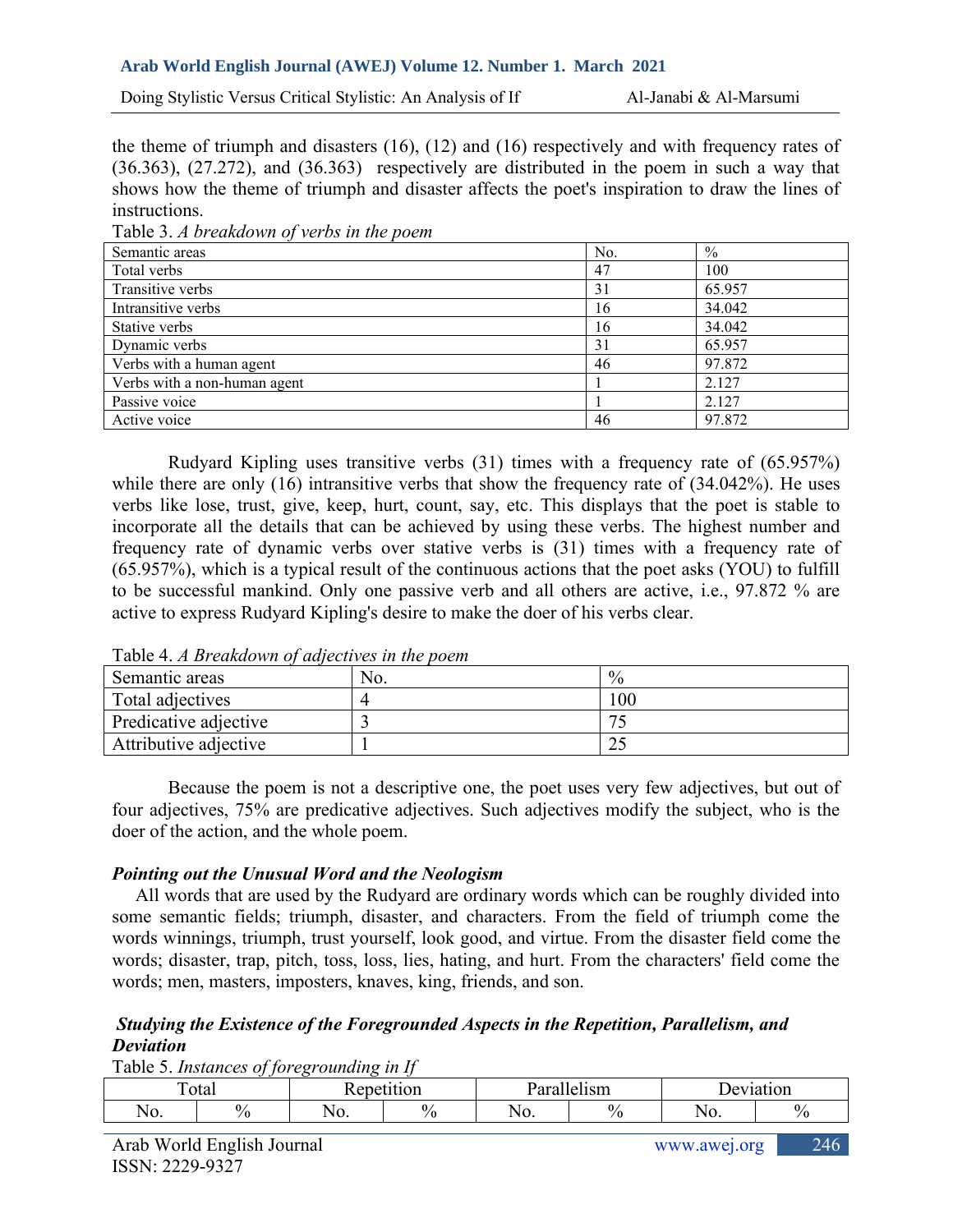Doing Stylistic Versus Critical Stylistic: An Analysis of If Al-Janabi & Al-Marsumi

| 91 | 100 | 70 | 76.923 | 11 | 12.087                                                                                                | 10 | 10.989 |
|----|-----|----|--------|----|-------------------------------------------------------------------------------------------------------|----|--------|
|    |     |    |        |    | Repetition takes the highest rate with its total number of $(70)$ instances. The poet intentionally   |    |        |
|    |     |    |        |    | repeats the pronoun "you" (18) times and "if" (14) times to express the conditions that "YOU"         |    |        |
|    |     |    |        |    | must follow to be a Man. The auxiliary verb" can" is repeated (10) times. The pronoun "your" is       |    |        |
|    |     |    |        |    | repeated (9) times. The negative particle "not" is repeated (6) times. The verb "make" is repeated    |    |        |
|    |     |    |        |    | (4) times. The relative pronoun "when" is repeated (3) times. The words "dream," "hate," and          |    |        |
|    |     |    |        |    | "hold on" are repeated (2) times equally. Rudyard uses parallelism throughout the poem several        |    |        |
|    |     |    |        |    | times as he uses the construction "If you can" $(11)$ times to show suspense concerning the           |    |        |
|    |     |    |        |    | conditions that bear the spirit of advice. He intentionally delays the response to the condition till |    |        |
|    |     |    |        |    | the end of the poem, as the poet displays the consequences that come up after fulfilling these        |    |        |
|    |     |    |        |    | conditions. Besides, such parallelism adds a rhythmical feeling to the poem. All instances of         |    |        |
|    |     |    |        |    | deviation are (10) with their frequency rate (10.989). Within the area of semantic deviation          |    |        |
|    |     |    |        |    | comes Personification; as seen in the poem, this kind of figure of speech can be seen in 4 places.    |    |        |
|    |     |    |        |    | In the second stanza, the poet personifies "dreams" to be just like "masters" who can control our     |    |        |
|    |     |    |        |    | lives. Besides, in the second stanza, too, Rudyard personifies "success" as " triumph" and            |    |        |
|    |     |    |        |    | "failure" as "Disaster." In the third stanza, Rudyard personifies" will" as a person; Metaphor: In    |    |        |
|    |     |    |        |    | the first stanza, Rudyard uses "impostors" to refer to "triumph and disaster." And "worn-out          |    |        |
|    |     |    |        |    | tools" is used in the third stanza to refer to feeling; and Symbolism: The poet uses some words to    |    |        |
|    |     |    |        |    | symbolize people such as "knaves" is used to represent "liars"; " crowds" indicates "people";         |    |        |
|    |     |    |        |    | "kings" refers to significant people, and "common touch" stands for humility.                         |    |        |

## *Critical Stylistic Analysis*

## *Representing Actions/Events/States*

 It considers the textual- conceptual function that signifies the choice of transitivity. It demonstrates the noun phrase semantic function regarding verbal elements. It shows how the situation is expressed by the writer or the speaker accordıng to events, states, or actions and who bears the responsibility for the resulted action (Jeffnes, 2016). His tool refers to Halliday's (1985) and Simpson's Model (1993), which is based on Halliday's work. The model is used to describe predicators' choices in a particular text and its effects. It concerns the meaning level associated with the verbal clause part and submits information on the action, event, and states. Jeffries (2010) displays the transitivity model categorization:

1- Material Action Processes represent the main category. They are the processes of doing in the physical world. It involves two participants. One of them is the actor, who is the doer of the action. It is an obligatory participant. The second participant is the goal, which is an optional participant. It expresses the person or entity, whether animate or inanimate, affected by the process. The subcategories reflects Intention, Supervention, Event (Simpson,1993).

2- Verbalization Processes represent the main category. They are the processes of "saying" covers any kind of symbolic exchange of meaning. A verbal process contains three participants: Sayer, Verbiage, and Receiver. Te Sayer is the participant responsible for the verbal process. The Verbiage is a normalized statement of the verbal process. The Receiver is the one to whom the verbal process is directed (Eggins, 2004). This type of process includes verbs like tell, promise, suggest, announce, inform, etc.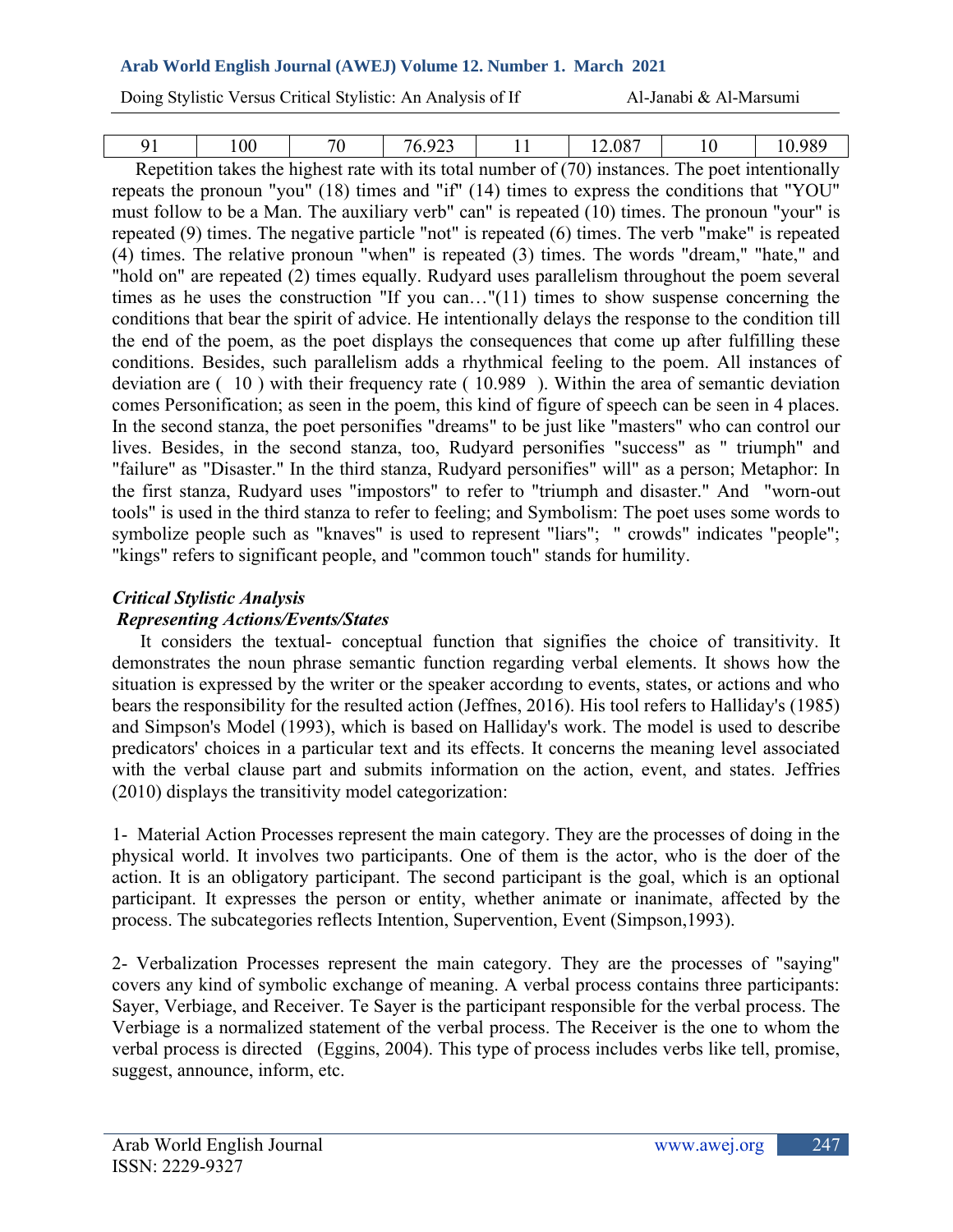3- Mental Cognition Process is called the process of sensing. It is the process of feeling, thinking, and receiving. Simpson (1993) labels this process as an internalized process compared to the externalized processes of doing and speaking. The mental process involves two participants: the sensor and the phenomenon. The sensor reflects the conscious being that is feeling, thinking, or seeing. The phenomenon demonstrates what is sensed- felt, thought, or seen (Eggins, 1994; Halliday,1985).

Mental process verbs are subcategorized by Halliday (1994) into three types: Cognition, Affection, and Perception. Cognition can be manifested through verbs of thinking, knowing, and understanding; Affection is reflected by verbs of liking, hating, loving, and fearing; and Perception contains verbs of seeing and hearing.

4- Relational Processes are called the processes of being, which can be realized by the verb "be" and other copular verbs like *seem, appear, become*, and verbs as *own, possess and have.* Relational processes involve two participants: Carrier and Attribute. Carrier refers to the entity which carries the attribute, while attribute refers to that which qualifies the entity. They can be subcategorized into three categories: Intensive, Possessive, circumstantial.

|               | <u>uote</u> 1. Chrossipornomo rinri progriencios of for ornizantoni processes |           |
|---------------|-------------------------------------------------------------------------------|-----------|
| Process       | Saver                                                                         | Verbiage  |
| blaming $(2)$ | Alı                                                                           | Theirs    |
| lied $(6)$    |                                                                               | about you |
| spoken $(13)$ | You                                                                           | the truth |
| Total: 3      |                                                                               |           |

Table 7. *Classifications and frequencies of verbalization processes*

|                 | able 8. Classifications and frequencies of mental Cognition process |        |                   |
|-----------------|---------------------------------------------------------------------|--------|-------------------|
| Verb (line No.) | Subcategory                                                         | Sensor | Phenomenon        |
| trust $(3)$     | reaction                                                            | you    | Yourself          |
| doubt(3)        | reaction                                                            | you    | You               |
| hated $(7)$     | reaction                                                            | you    | all               |
| look(8)         | perception                                                          | you    | too good          |
| dearm(9)        | Cognition                                                           | you    |                   |
| think $(10)$    | Cognition                                                           | you    |                   |
| bear $(13)$     | Reaction                                                            | you    | to hear the truth |
| hear(13)        | Perception                                                          | you    | the truth         |
| hurt $(27)$     | Reaction                                                            | you    |                   |
| Total: 9        | 5 reaction/ 2 perception<br>2 cognition                             | 9 you  |                   |

Table 8. *Classifications and frequencies of mental Cognition process*

|  | Table 9. Classifications and frequencies of relational processes |  |  |  |
|--|------------------------------------------------------------------|--|--|--|
|--|------------------------------------------------------------------|--|--|--|

| Verb (line No.) | Subcategory | Jarrier | Attribute |
|-----------------|-------------|---------|-----------|
| is $(31)$       |             | Yours   | the earth |
| be(32)          |             | You     | Man       |
| Total:2         |             |         |           |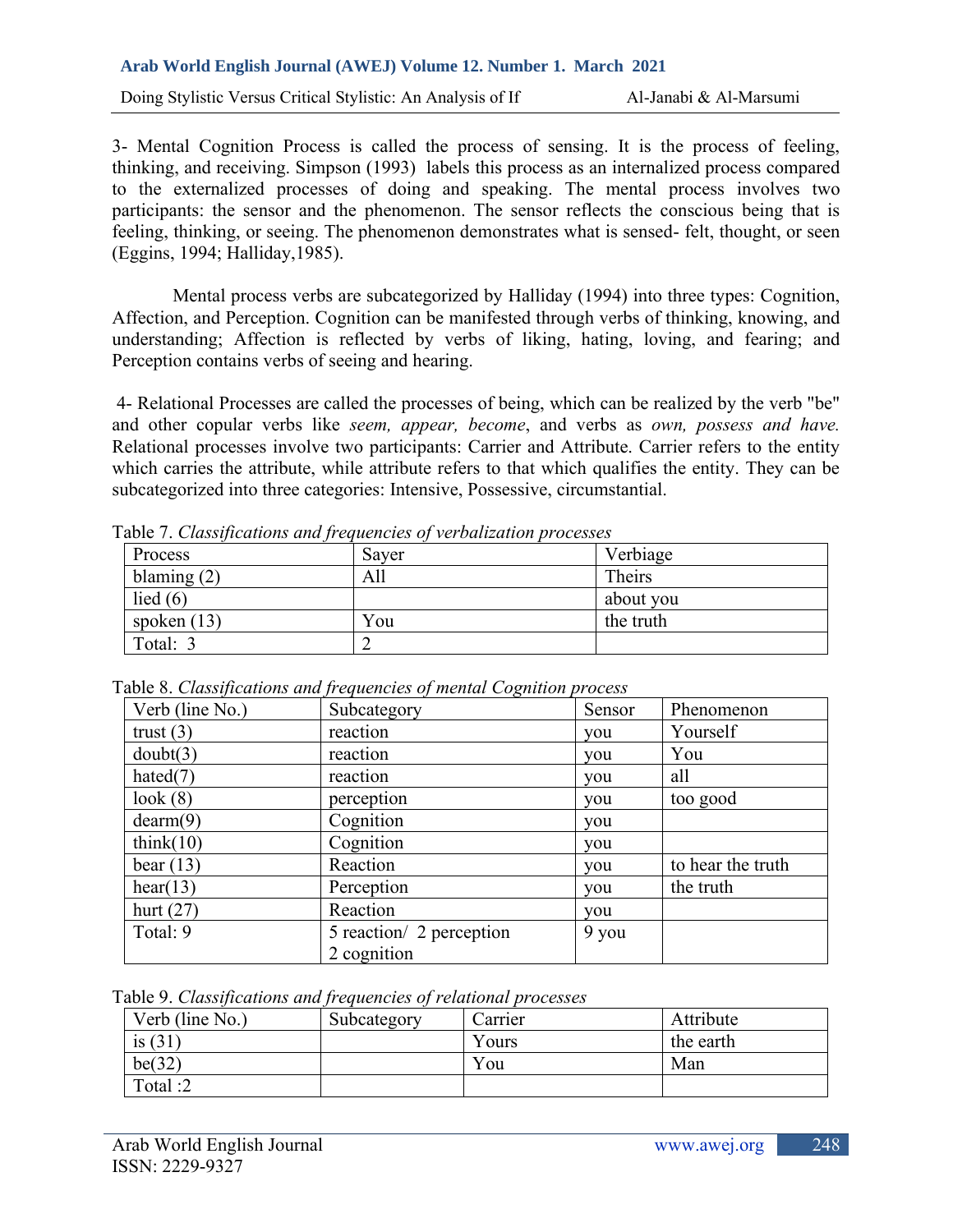Doing Stylistic Versus Critical Stylistic: An Analysis of If Al-Janabi & Al-Marsumi

The participants' prominent roles are Actor and Goal, and whether the process is controlled and done towards the goal. According to the transitivity model, the statistical outcomes of the data classification show that the most used actions are of intentionality subcategories (93,10%). "You" is significantly involved as an actor (70%) in the material processes. "you" is his son who is directed towards the goal which controls the actions. Besides, "You" is involved in a high percentage (24%) as a sensor in the mental cognition process. The poem reflects instructions that tell how to be a good human being by adopting certain behaviors. The poem is devoted to "you," addressing his son directly and human being indirectly. "YOU" has to accomplish all the conditions and requirements that the poet states through the use of intentional material action processes along with the mental processes and through which the actor is directed towards the mentioned goal. Moreover, the poet uses these kinds of verbs to encode the reality in such a way that it seems that he reflects his experience of the world around in order to deliver a lesson to"YOU". Thus, it is manifested that actions that are considered conditions to be successful a good human being have to be accomplished intentionally by the actor or the doer of the action or what the poet called "You."

## *Negating*

 To enhance the aimed ideology, the poet uses negation to build a non- existing world in the mind of "you" in such a way that helps to create specific desire, fear, or belief. It can be achieved by using sets of triggers. Thus, negating a clause is gained through the use of negative particles, whereas negating a word is achieved through morphological, semantic, and pragmatic processes

| $10.10.1$ ypcs of $n_{\rm c}$ and $n_{\rm c}$ for $n_{\rm s}$ |             |                    |             |
|---------------------------------------------------------------|-------------|--------------------|-------------|
| Syntactically                                                 | Pronoun     | Morphologically    | Lexically   |
| not be $(5)$                                                  | nothing(23) | unforgiving $(29)$ | lose(2)     |
| don't deal(6)                                                 | none(28)    |                    | hated $(7)$ |
| don't give(7)                                                 |             |                    | broken(15)  |
| don't look(8)                                                 |             |                    | lose(19)    |
| not make $(9)$                                                |             |                    | hurt(27)    |
| not make $(10)$                                               |             |                    | never $(6)$ |
| nor $lose(26)$                                                |             |                    |             |
| Neither for nor loving $(27)$                                 |             |                    |             |

Table 10. *Types of negative forms*

The poem is full of negative sentences in the main conditional clause in form of order. The poet delivers his didactic message in a very negative manner. All instructions are devoted to things that one doesn't have to do, or it is better not to do or never do, to achieve a successful life instead of giving positive instructions. The poet makes "You" fears to do these forbidden things or behaviors. He makes him imagine the other reality that stands behind the negative action. Negating is used to denote a mental activity more significant than the direct negation of a verb. This concerns its pragmatic force, which is used to render the addressee "You" conscious of situations that occurs if the opposite happens. The importance of the textual practice of negation in this poem makes the addressee built a virtual version of reality even though it is imaginary. Besides, it let the reader imagine the hypothetical situation to the degree that it may have a persuasive power, which should be positive according to this poem.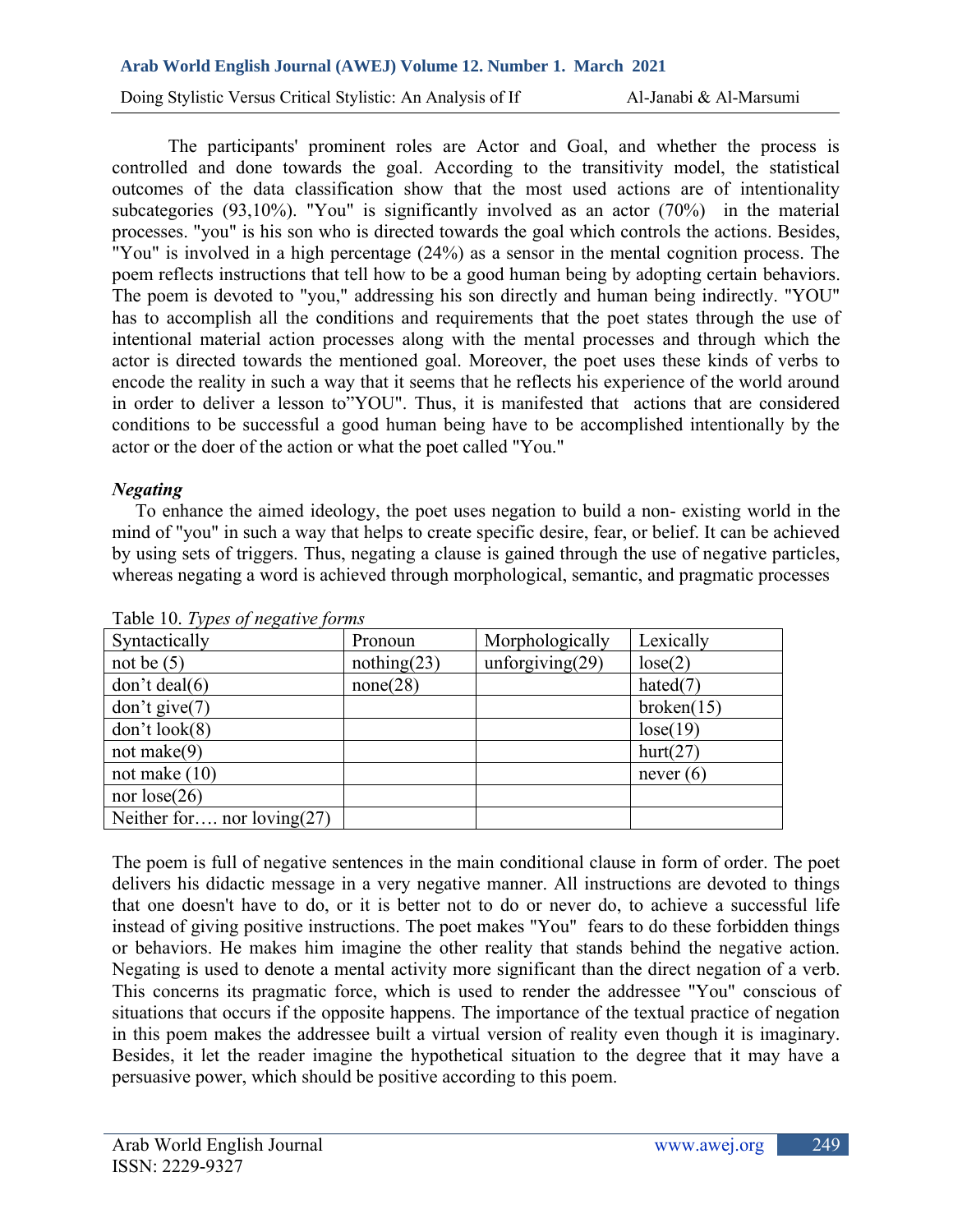#### **Conclusion**

 `Stylistic tools are used to show that the poem recalls actions, and the emphasis is put on the "You" to refer to ALL. The poet uses certain stylistic elements to reach his intended semantic goal and affect the reader. The poet uses the content words relying mainly on the nouns and verbs with no adverb just to reflect that these instructions are not for the time being. They are set for all times. Besides, the poet uses particular poetic foregrounding such as repetition, especially when repeated the words *If* and "you" several times with parallelism and deviation just to direct the reader to the conditions that imply the instructions and recognize the gift that the reader may get if he/she fulfill these conditions.

 Critical stylistic devices steer the text in such a way that let the writer or producer reaches the set goal. The use of transitivity to promote the ideational function in the text. The poet uses two kinds of lexical verbs (intentional material action and mental process) significantly. The poet succeeded in setting his embedded ideology through this choice. He used these verbs to make "You" the addressee realized that he/she should follow and do all the mentioned guidelines to have a good life even though they are not compulsory. The port makes the addressee realize and imagine the other world that he/she might have through the use of negation. The poet uses the mentioned tools in a very clever way that leads All not only his son "You" to follow and consider it a moral lesson of life.

## **About the Authors;**

**Suadad Fadhil Kadhum** holds a Master of Arts degree in English Language and Linguistics from the University of Baghdad, College of Languages. I am an Assistant Professor in the department of English at the College of Languages, and I have been teaching at the university since 1999. I published several papers concerning my major. My research interest is discourse, pragmatics, stylistics, and cognitive issues.

<https://orcid.org/0000-0002-1600-057X>

**Nawar Hussein Al-Marsumi** is an Assistant Professor, holding the Master of Arts degree in English Language and Linguistics obtained from the University of Baghdad, College of Education- Ibn Rushd. Since 1999, I have been working at Baghdad University as a teaching member in the Department of English. My major is the English language and linguistics, and I published several papers in contrastive studies, stylistics and pragmatics. <https://orcid.org/0000-0002-3918-5984>

## **References**

Abrams, M. H. [ed.] (1999). *A Glossary of Litrary Terms* (7<sup>th</sup> ed.). Boston: Heinle & Heinle.

Coffey, L. (2013). *Innocent Until Proven Filthy: A Corpus-Based Critical Stylistic Analysis of Representation of Men in Women's Magazines,* (Unpublished PhD Thesis). The university of Huddersfield,UK .

- Dorpar, M. )2015 ). The Arguable Stylistic Layers in Critical Stylistics of Short Story and Novel*. Language Related Research, 5*(5), 65-94.
- Eggins, S. (2004). *An Introduction to Semantic Functional Linguistics* (2<sup>nd</sup> ed.). New York: Continuum International Group.
- Evans, M., & Schuller, S. (2015). "Representing "terrorism": The Radicalization of the May 2013 Woolwich Attack in British Press Reportage. *Journal of Language Aggression and*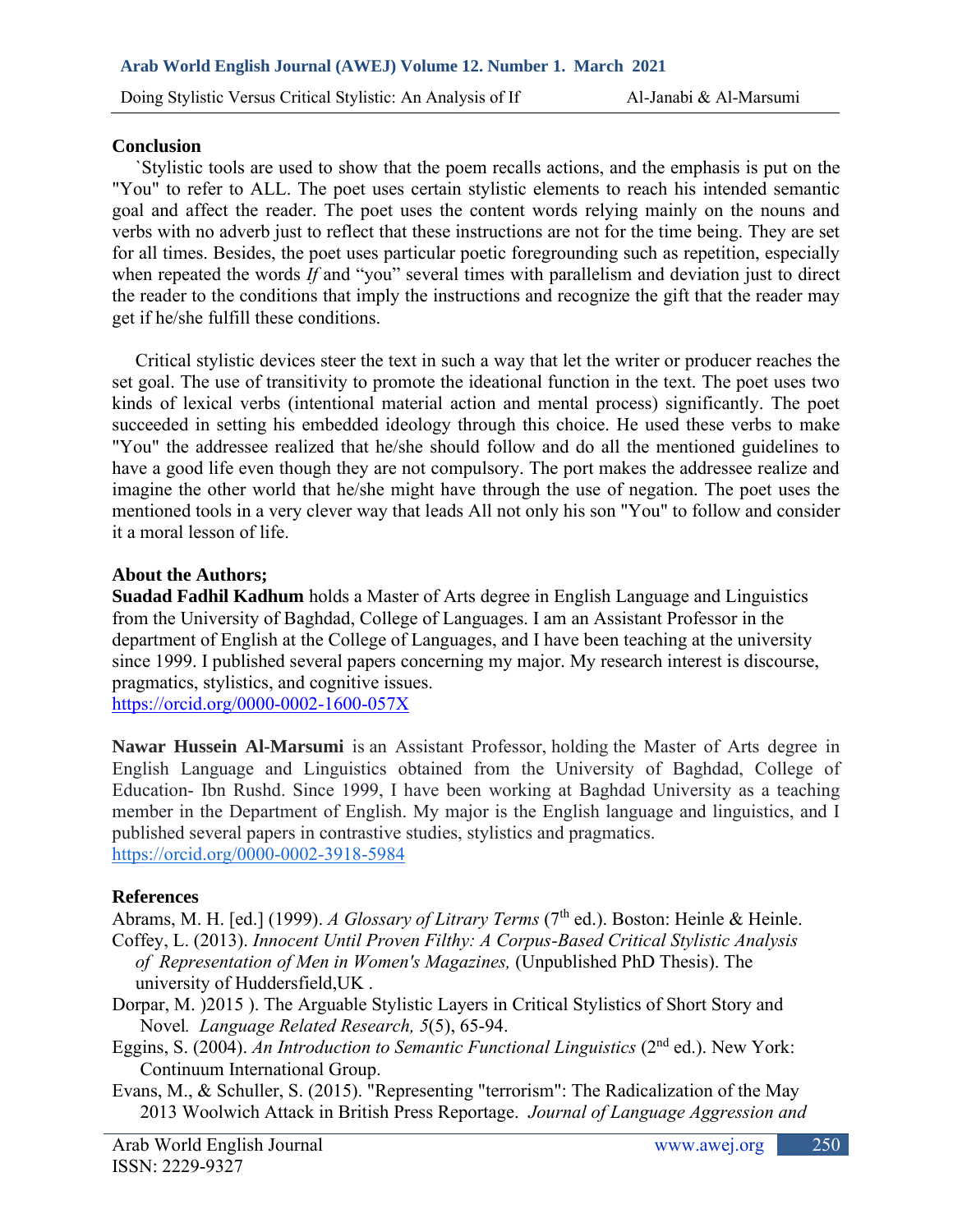Doing Stylistic Versus Critical Stylistic: An Analysis of If Al-Janabi & Al-Marsumi

 *Conflict, 3*(1), 128-150

- Fairclough, N. (1989). *Language and Power.* New York: Longman.
- Fowler, R. (1991). *Language in the News: Discourse and Ideology in the Press.* London and New York: Routledge.
- Halliday, M . A. K. (1985) *An introduction to functional grammar* .London: Arnold.
- Halliday, M. (1994). *An Introduction to Functional Grammar* (3rd ed.). London: Edward Arnold.
- Haynes,J. (2006) *Style*. London: Routledge.
- Jeffries, L. (2010). *Critical Stylistics: The Power of English.* New York: Palgrave Macmillan.
- Jeffries, L. (2016). Critical Stylistics". In S. Violeta. (ed.), *The Bloomsbury Companion to Stylistics* (pp. 157-175). London: Bloomsbury.
- Kipling, R. (1943). If. Retrieved from: < http://www.poetryfoundation.org/poem/175772>
- McIntyre D (2010) *The year's work in stylistics 2009*. Language and Literature *19*(4): 396- 411.
- Norgaard, N., Busse, B., & Montoro, R. (2010). *Key Terms in Stylistics.* London: Continuum International Publication Group.
- Olaluwoye, L.)2015( . "A Critical Stylistic Analysis of the Identity Minority Groups in the Nigerian Print Media". *Journal of Literature, Language and Linguistics 16*, 87-93.
- Scott, J. (2013). *Creative Writing and Stylistics: Creative and Critical Approaches.*  Basingstoke: Palgrave Macmillan.
- Simpson, P. (2004). *Stylistics.* London: Routledge.
- Simpson, P. (1993). *Language, Ideology and Point of View.* London and New York: Routledge.
- Spencer, A. (1998). *Paul's Literary Style.* New York: University Press of America.
- Verdonk, P. (2002). *Stylistics.* Oxford: Oxford University Press.

#### **Appendices**  *Appendix A*

Table 6. *Classifications and frequencies of material action processes*

| Verb (line No.)      | Subcategory | Actor  | Goal                 |
|----------------------|-------------|--------|----------------------|
| keep(1)              | Intention   | You    | your head            |
| $\text{losing} (2)$  | Intention   | All    | Theirs               |
| make allowance $(4)$ | Intention   | You    | their doubt          |
| wait $(5)$           | Intention   | You    |                      |
| give(7)              | Intention   | You    | Way                  |
| talk(8)              | Intention   | You    | Wise                 |
| meet $(11)$          | Intention   | You    | triumph and disaster |
| treat $(12)$         | Intention   | You    | those impostors      |
| twisted $(14)$       | Event       | Knaves | You                  |
| watch $(15)$         | Intention   | You    | Things               |
| gave $(15)$          | Intention   | You    | your life            |
| broken(15)           | Intention   | You    | Things               |
| stoop $(16)$         | Intention   | You    | Things               |